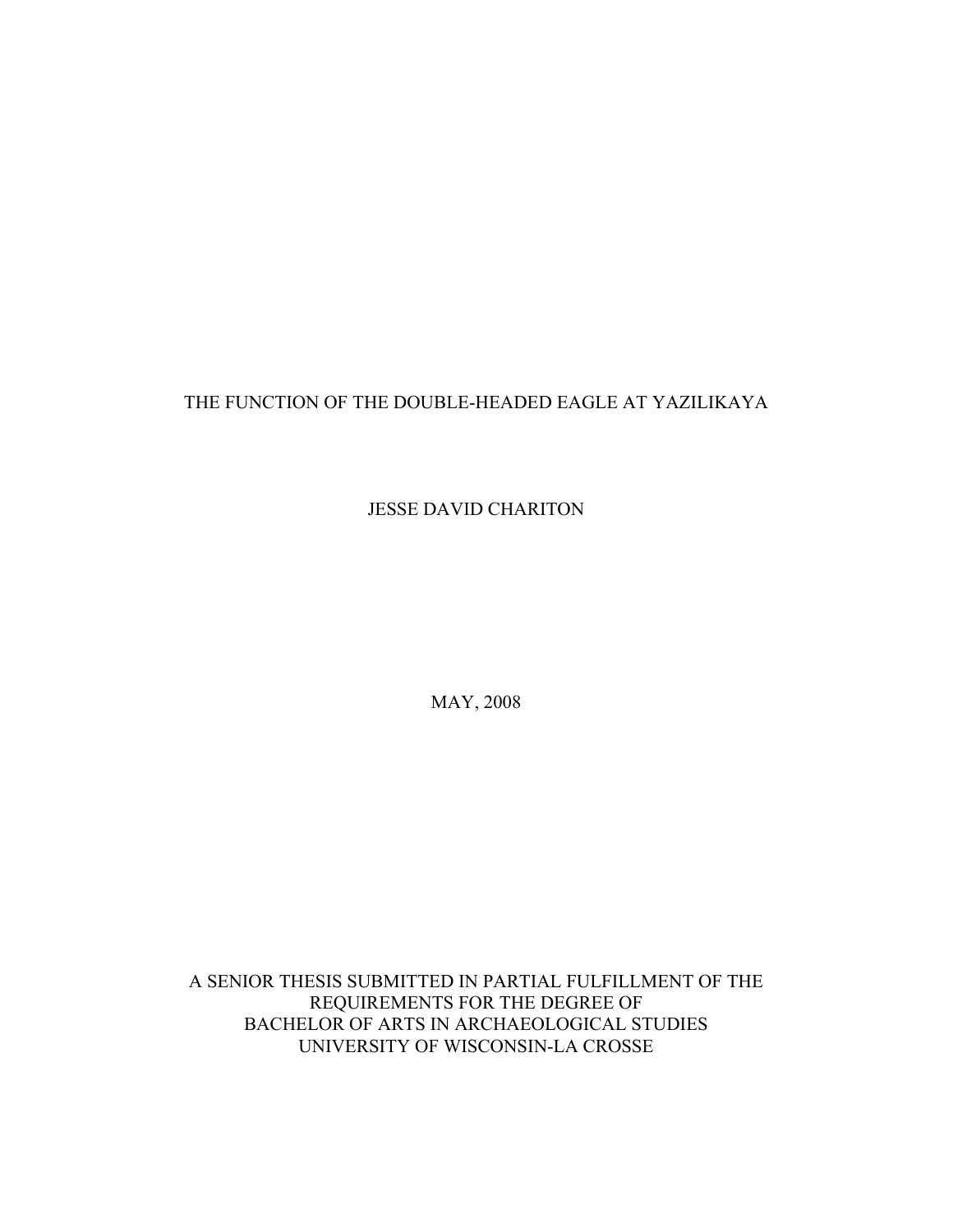# ABSTRACT

 Very little research has been done on the symbolic use of the double-headed eagle motif B.C.E. This paper treats the double-headed eagle relief at the Hittite site of Yazilikaya, located in central present-day Turkey. Occupied in the second millennium B.C.E., this site was a religious and ceremonial center of the Hittite Empire. Comparison of the use of the double-headed eagle at this and other sites in the area hints at the function of the motif in that context.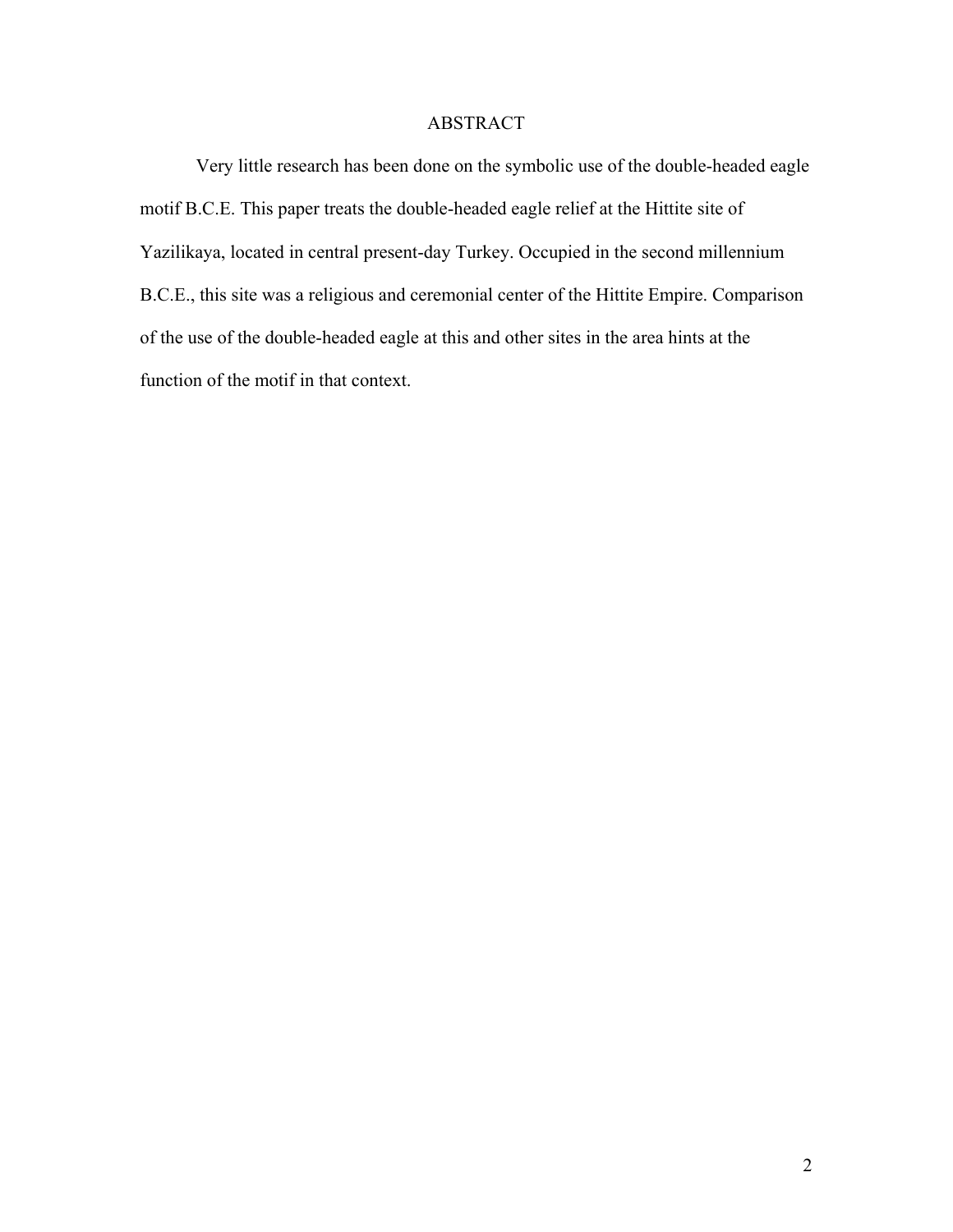#### INTRODUCTION

 Very little research has been done regarding the double-headed eagle motif in the Ancient Near East. There have, however, been some studies done on bicephalous (two headed) animals generally. Mundkur's (1984) article "The Bicephalous 'Animal Style' in Northern Eurasian Religious Art and Its Western Hemispheric Analogues [and Comments and Reply]" is one such study. As its title indicates, Mundkur was interested in cross-cultural analogies and religious symbolism relating to bicephalous animals. He was not focused on any particular species, and his research concerned mainly 'subsistence' animals and his theories for why humans would portray such animals with multiple heads. Critics of Mundkur argued that he had a theoretical approach which did not support his argument and that he was treating binary imagery instead of strictly bicephalous animals (Mundkur, Bandi, Jett, Kubler, Murray and Wicke 1984).

 Other than studies of the familiar Romanov and Byzantine versions of the doubleheaded eagle (Alef 1966; Krieger 1926), and a few studies of Saracen ceramics and coinage (Pier 1908), there appear to have been no outright studies of the double-headed eagle as an individual motif. Ancient Near Eastern versions are relegated to a few passing mentions in articles about completely unrelated subjects (Ingholt 1942; Özgüç 1974). But ancient Near Eastern versions do exist, and perhaps this paper, about the double-headed eagle at the well-known Hittite site of Yazilikaya, can stimulate interest in those earlier versions of the motif.

In this research I addressed three questions concerning the function of the doubleheaded eagle at Yazilikaya. What exactly was its function? Was that unique to Yazilikaya, or was it used in such a way throughout the Hittite realm? How does the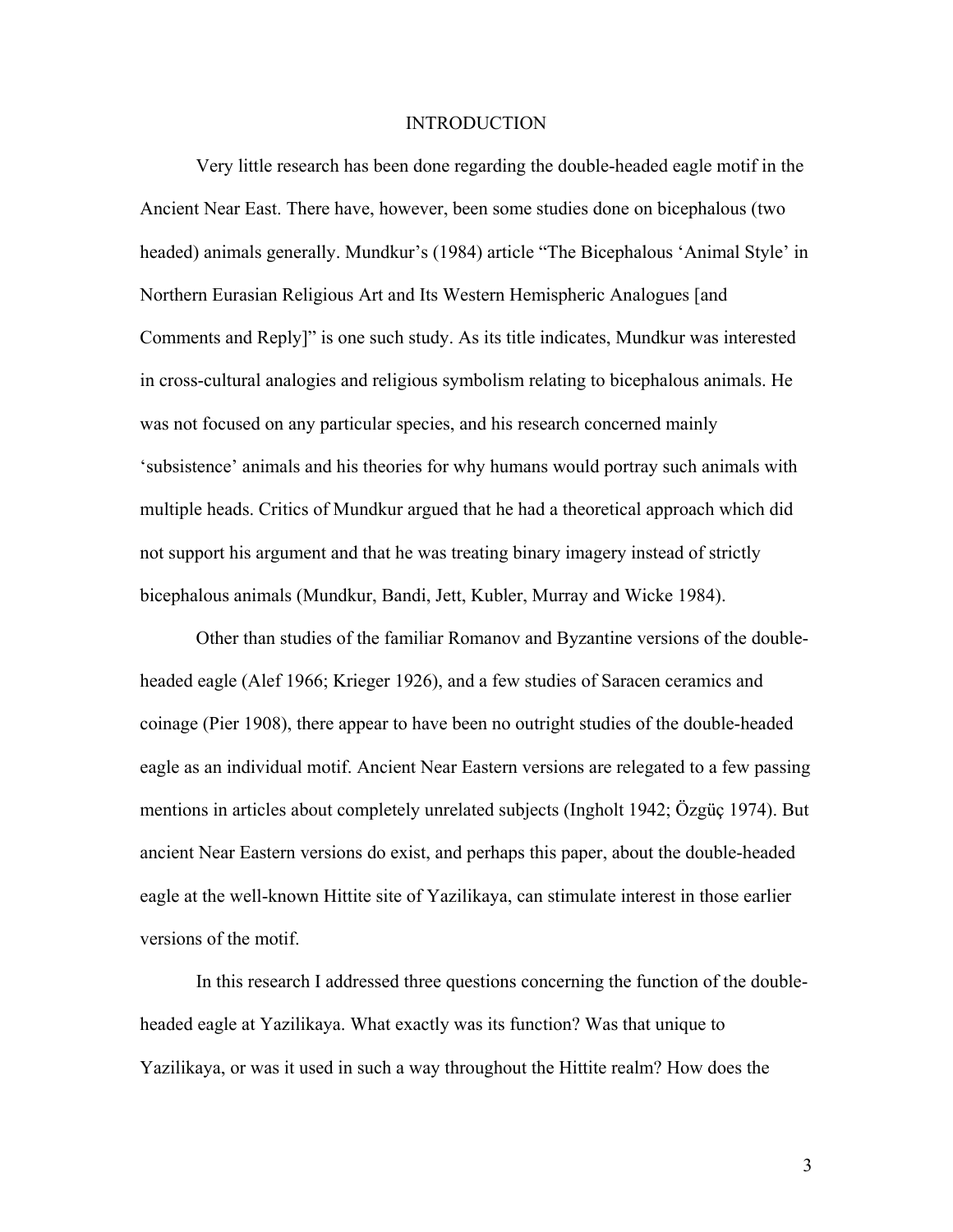motif, especially its use by the Hittites, fit into the general context of the Ancient Near East? Answers to these questions are given below.

### BACKGROUND

#### *The Hittite Empire*

The Hittite empire started from meager beginnings, when Indo-Europeans settled with the natives on the plain of central Anatolia. By the fourteenth century B.C.E., theirs was the most powerful political entity in the Near East. The fall of the kingdom was either directly or indirectly related to the so-called sea peoples (Beckman 2007: 111).

About 1780 B.C.E., possibly due to social and political unrest in Mesopotamia, Assyrian merchants ceased their operations in Anatolia (Macqueen 2003:20). These trading enterprises had engendered a "territorial consciousness" in the minds of local rulers (Bryce 2005:32). The definition of local boundaries determined which administration had the right to levy taxes on the merchants travelling through, and this would also lead to cooperation between neighboring rulers. However, this greater level of communication and contact between Anatolian kingdoms caused by the Assyrian trading colonies, while providing awareness of boundaries, also promoted border conflicts. Toward the end of the Assyrian colony period Pithanas, ruler of the eastern Anatolian city of Kussara, sacked the city of Nesa (Kanesh, modern Kültepe), after which Nesa became the capital of the Kussaran state (Bryce 2005:36).

The reasons for attacking Nesa are probably more substantial than simple border conflict. Attached to the city was the headquarters of the whole Assyrian trading colony network in Anatolia. This would allow the ruler of the city to profit from better trading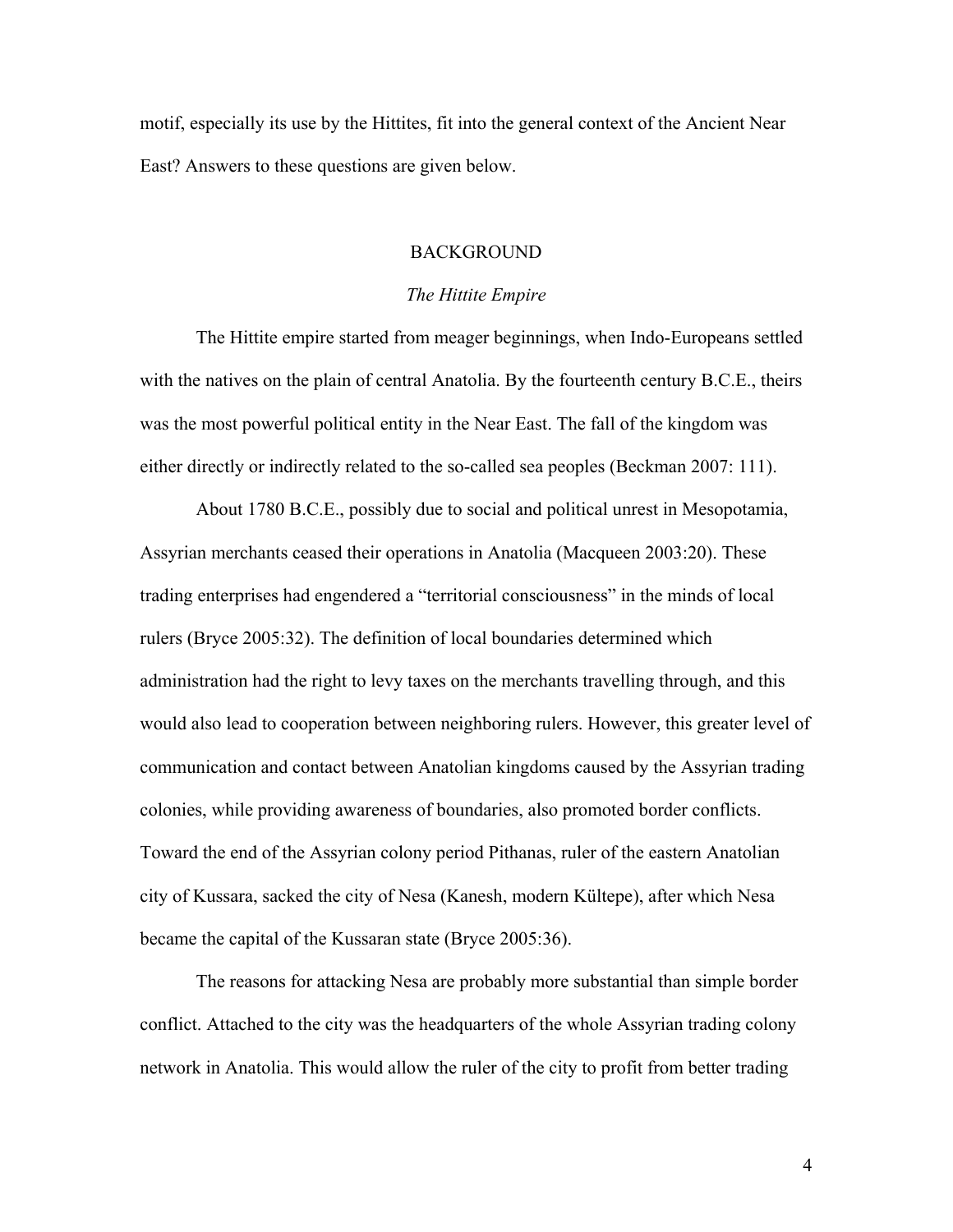deals with the Assyrians. Also, the main trade commodity traded by the Assyrians was tin, necessary for the production of bronze weaponry (Bryce 2005:37). The control of materials for weaponry would have greatly benefitted Pithanas' son and successor Anittas as he expanded his realm through military conquest to include the whole Kizil Irmak basin, including the city of Hattusas, and assuming the title 'great king'. Within a century the proto-empire established by Anittas fell apart, and reasons for this are not completely understood, however he had unified the peoples of the area and prepared them for what was to come.

The beginnings of the Hittite Old Kingdom are still enigmatic. Information about that period comes mainly from tablets excavated at the site of Kültepe (ancient Nesa) which, when coupled with the archaeology of the site, "provide the most detailed information of an ancient trading network available to modern scholarship." (Zimansky 2005:321). Along with the role played by trade in the fall of Anittas' state, other problems associated with the rise of the Hittite Old Kingdom include the ethnicity of the Hittites, and the social interaction between them and the native Anatolians. The Hittites are believed to have been of Indo-European origin, although their name derives from Hatti, the native name for the region. The ethnicity of Anittas is unknown (Bryce 2005:36); but that the Hittites were Indo-European has been known for nearly a century and is evidenced by their language, which was deciphered in the early twentieth century. Indo-European speakers may have entered Anatolia as early as the fourth millennium B.C.E. and during the Assyrian colony period mixed with the local Hattians (Bryce 2002:8). Thus, from the very beginning the Hittite civilization was a heterogeneous combination of Indo-Europeans and natives.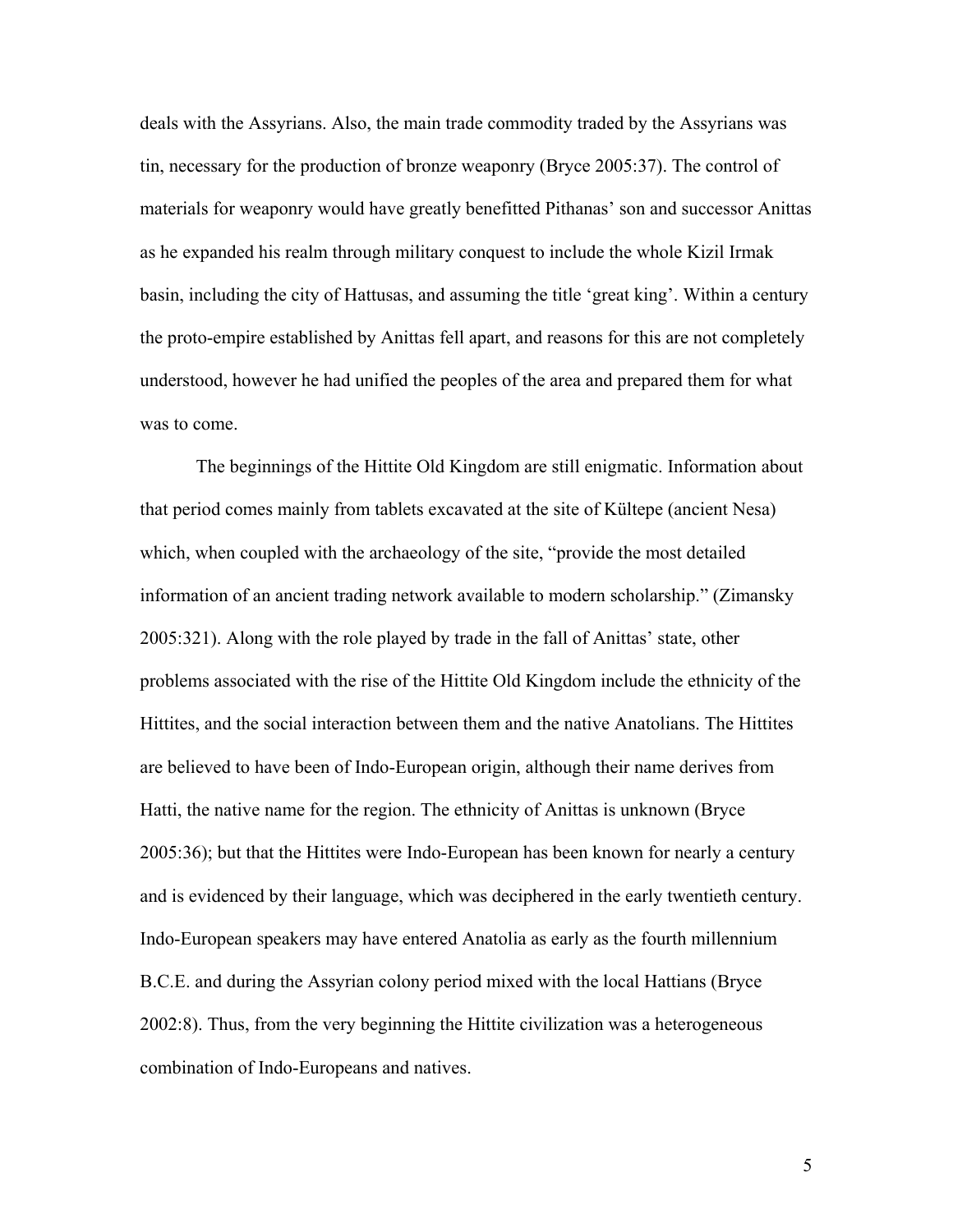The period known as the Hittite New Kingdom, or the Empire Period, began with the reign of Suppiluliuma I (ca. 1350-1322 B.C.E.) (Bryce 2005:154). It is debatable whether or not the Hittite state during this period can be termed an empire. Mario Liverani (2005:230) notes that the Hittite 'empire' was only regional in scope and had no "imperial ideology." He applies the model of "peer polity interaction" of Renfrew and Cherry (1986) in which any state in the system could see itself as the "central empire" in the system (Liverani 2005:238). Paul-Alain Beaulieu (2007:50) reminds us that the Hittite state itself was "little more than feudal assemblages of vassal kingdoms and some directly administered territory under the loose control of the royal household." There was also the constant threat, even to the capital of Hattusas, of raids from the Kashka nomads from the Black Sea coast (Robertson 2007:218). However, although this period was four centuries after the apparent economic unity of the Assyrian colony period, it can be seen from ceramics that there was centralized control by "highly standardized industries," which thus ensured economic stability over the whole region (Gates 2007:74).

 As mentioned above, from the beginning the Hittite state was a heterogeneous one. During the New Kingdom that was still the case—it was a combination of Anatolian (i.e. Hittite/Hattian), Semitic (Mesopotamian), and Hurrian elements (Beckman 2007:110). The Hurrians were a people group who entered central Anatolia from the northeast, over the Caucasus Mountains, sometime in the third millennium B.C.E. During the New Kingdom the Hurrians influenced Hittite state policy by playing a role on the royal court and in the state cult (Burney and Lang 1971:48).

 In the reign of Tudhaliya IV the queen mother Puduhepa was a Hurrian princess, and a high-priestess of the Sun-goddess of Arinna (James 1960:94). So important was she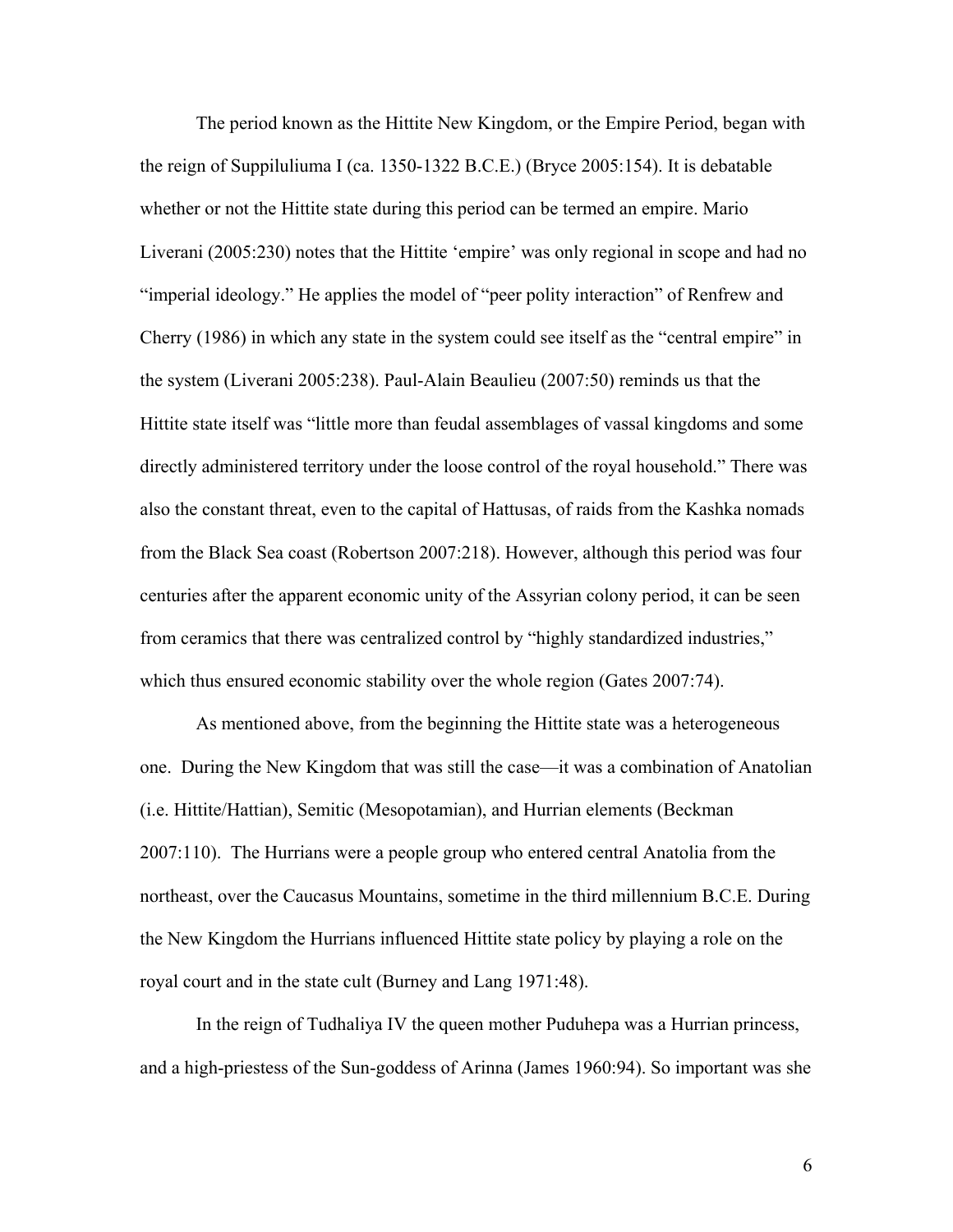that correspondence has been found which was written between her and Ramesses II and his wife Nefertari (Melville 2007:239). So it is of no surprise that her influence can be seen in the style of the reliefs at Yazilikaya, built by her son Tudhaliya IV. The period surrounding his reign was the era during which the largest examples of Hittite monumental architecture were undertaken. Tudhaliya IV also reformed (or simply consolidated) the religion of the Hittites by fusing it with that of the Hurrians. This is no doubt due to the influence of his mother Puduhepa. Yazilikaya was the largest work of Tudhaliya IV, but he also renovated the Upper City of Hattusas, adding more small temples and designing the road between that place and Yazilikaya (Hoffner 1992:106).

### *Yazilikaya*

 Yazilikaya is a natural rock sanctuary located almost two miles northeast of the Hittite capital of Hattusas, the limestone walls having been extensively carved with reliefs depicting 65 male and female deities of the Hurrian pantheon. This explains the modern Turkish name, *Yazilikaya*, meaning "inscribed rock" (Bittel 1970:91). It is the "most eminent monument of its kind in the land of the Hittites (Bittel 1970:93).

In 1834 Charles Texier became the first modern Westerner to glimpse the ruins of Yazilikaya. Scholars have been debating issues regarding the meaning and function of Yazilikaya ever since (Güterbock 1975:273; James 1960:93-95). From the beginning it was acknowledged that the reliefs at Yazilikaya and the ruins of the Hittite capital Hattusas (hitherto also unidentified) were somehow linked (Bittel 1970:93). However, although the city was identified through the discovery of the royal archives, not a single text relates directly to Yazilikaya. The problem is ongoing and scholarly discourse regarding it "has become extensive and complicated" (Bittel 1970:93). Since the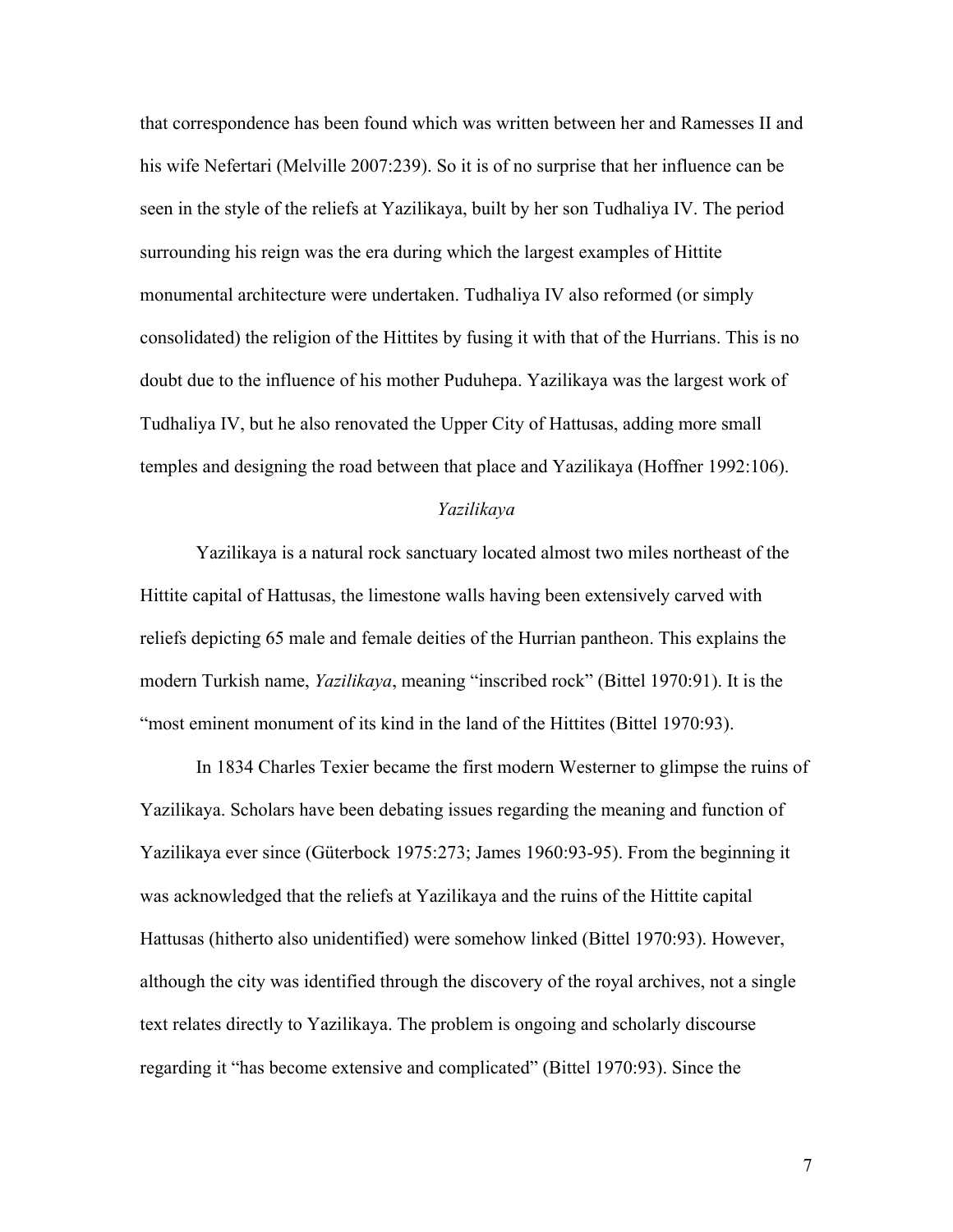discovery of Yazilikaya, many other Hittite rock carvings have been discovered in South-Central Anatolia, but none as well preserved or impressive as Yazilikaya.

The road to Yazilikaya leaves the remains of Hattusas from the north, near the temple of the Weather God (Bittel 1970:94). Excavations in 1952 discovered that crevices in the rocks along the road contain burials dating from the  $17<sup>th</sup>$  to the  $13<sup>th</sup>$ centuries B.C.E. (Bittel 1970:94), probably indicating sacred space. The sanctuary itself is made of two (nominally divided by scholars into three) natural chambers (we could call them galleries, since their walls are covered in images) roughly 20 meters long (Alexander 1986:Plate 2). There was probably a spring nearby, which would have been reason for people centuries before the Hittites to have thought this space sacred (Lloyd 1956: 202). These chambers were enclosed by a temple complex which has since disappeared (Figure1).

As mentioned above, Yazilikaya was sculpted during a time in which the Hittite pantheon was being consolidated and there was an influx of Hurrian ideas. Queen Puduhepa, of Hurrian ethnicity, was largely responsible for the Hurrian influence on the royal court and monumental art (Alexander 1986:140). Scholars' opinions vary regarding the quality and workmanship of the sculptors. Some (Lehmann 1975:261) say that although it shows a close relationship between religion and art, there is a lack of development and "no talent for great sculpture." Others (Alexander 1986) have a great deal of praise for the sculptors and are even able to discern the work of individual sculptors. While the individual artisans' motives may be interesting, as Yazilikaya was a state sponsored project they are probably of no help in finding the function of one figure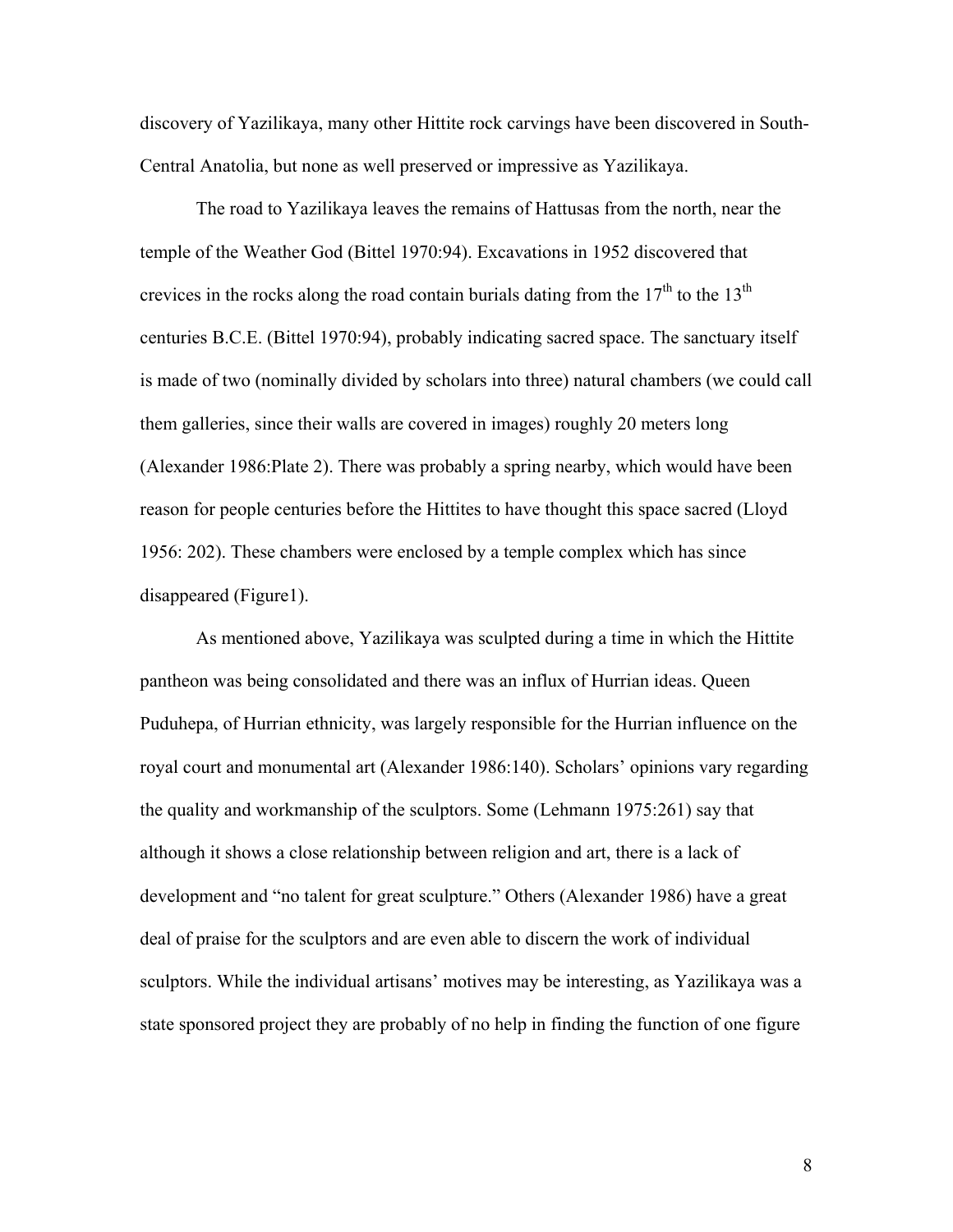in the reliefs there (i.e. the double-headed eagle). The double-headed eagle is located in the Central Panel of Chamber A at Yazilikaya (Figure2).

### METHODOLOGY

 My research was basically straightforward. I compared the double-headed eagle present at Yazilikaya with other Hittite uses of the double-headed eagle. Initially this was not difficult, but rather consisted of finding the few examples which do exist by trial and error. Those examples include another monumental site, that of Alaça Hüyük, and two stamp-seals from the nearby Hittite capital city of Hattusas.

 I then considered the site of Yazilikaya as a whole and the context of the doubleheaded eagle there. Upon realizing that it was used as a support for two deities, I then considered other animal-supporters both at the same site and generally, and compared the double-headed eagle to those to determine if they served the same function.

#### RESULTS

#### *Alaça Hüyük*

Alaça Hüyük is roughly twenty miles northeast of Hattusas. The reliefs at Alaça Hüyük show monumental art figural/stylistic types which were later used at Yazilikaya (Alexander 1986:120; James 1960:94). The fact that the double-headed eagle at Alaça Hüyük (see Figure 3), a site which is centuries older, is also supporting a figure (although it is unknown who the figure represents due to weathering of the relief) supports the idea that the eagle was used for the same purpose at both sites.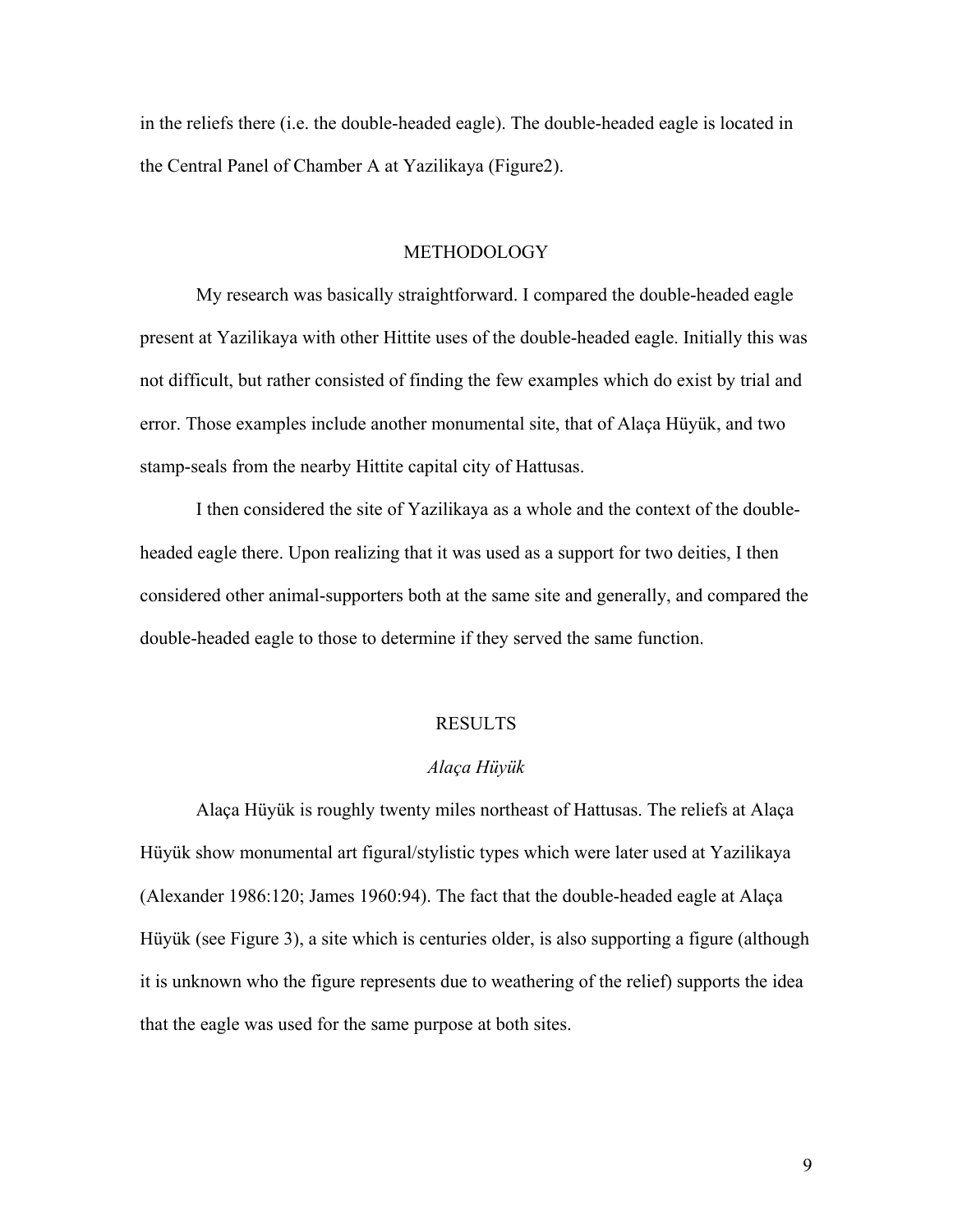### *A Hittite Stamp Seal*

 A stamp seal from Hattusas, from the time of the Assyrian colony period shows the double-headed eagle above a typical Hittite 'wavy-line' motif (Figure 4). Another seal shows "a double-headed eagle with two lions on the lower part" from the Old Hittite Period, but of unknown provenience due to its being in a private collection (Özgüç 1974: 236).

### *Hamath Stele*

 On a stele (Figure 5)from the site of Hamath in Northern Syria there is a doubleheaded eagle supporting a king seated at a table as if it is his "royal emblem" (Ingholt 1942: 472). This is from a later period (ca. 1200-1100 B.C.E.), but at one time that area was under the Hittite sphere of influence.

#### *Yazilikaya*

At Yazilikaya, the double-headed eagle is not very striking or unusual (Figure 6). Many of the deities are shown in close proximity to their animal attributes: the lion is associated with an earth goddess and the bull with the Weather-God. The double-headed eagle is used as a support for two goddesses—the daughter and granddaughter of the Weather-god. However, "it is difficult to relate the double-headed eagle with the daughter and granddaughter of [Teshub]" (Alexander 1986:121). However, at least one scholar (Lehmann) maintains that it is the "divine beast" of those goddesses (1975:260).

# *"Divine Beasts"*

 Throughout the Ancient Near Eastern world, most deities have had animal counterparts. Very prominent examples are the Egyptian god Anubis and his jackal, Hathor and her cow, and the Canaanite god Ba'al and his bull. The Hurrian Weather-god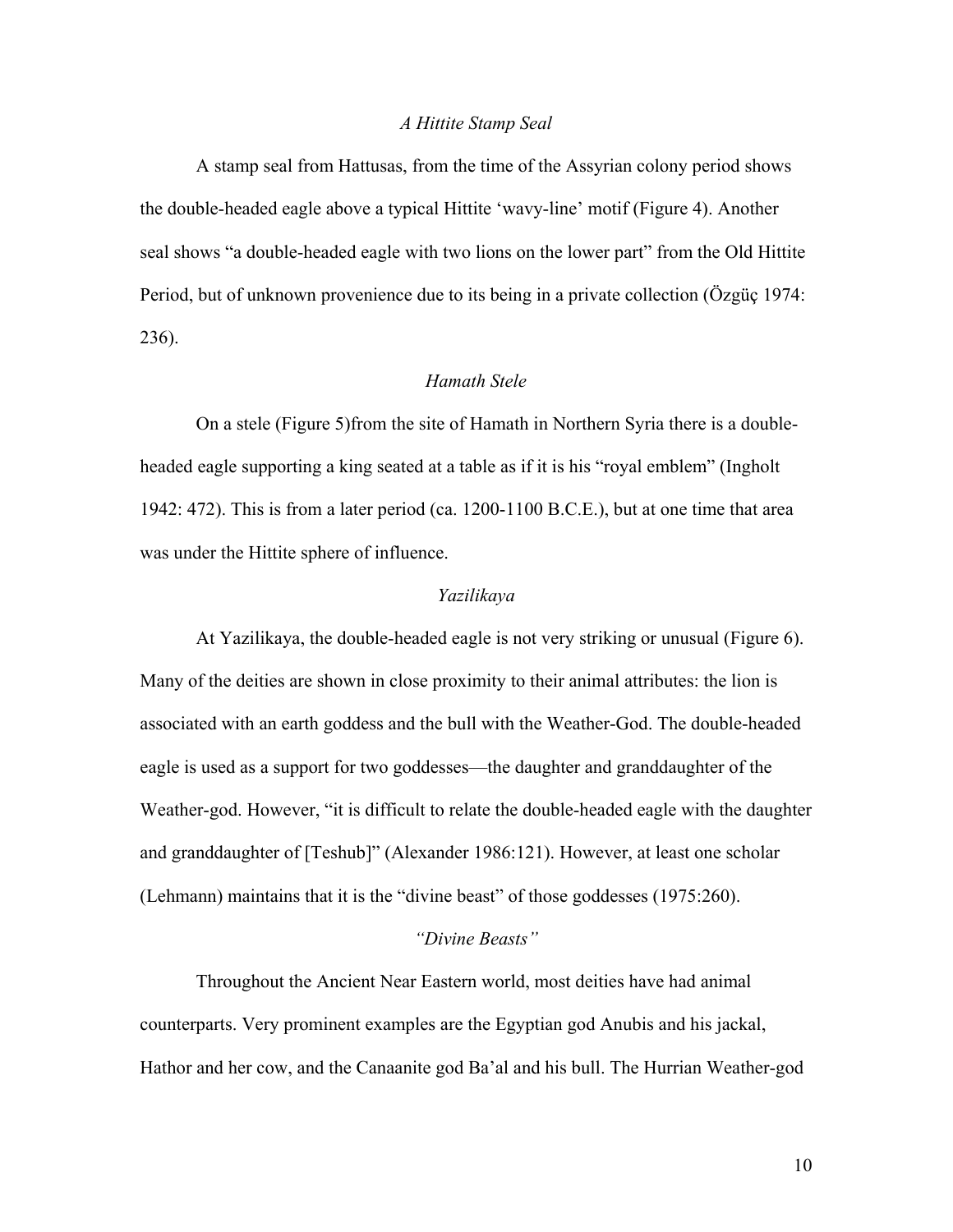Teshub was also associated with a bull (James 1960:95). Some scholars believe this points to a theriomorphic origin—that these deities came from or are attributes of the divine (Saggs 1989: 284). This is certainly a sound argument with the Weather-god Teshub and the bull, usually a fertility symbol, as the weather would need to be invoked for the fertility of crops. However, the double-headed eagle at Yazilikaya, Alaça Hüyük, and Hamath are each supporting different figures. This may be reconciled with the future discovery of what the double-headed eagle means first, theriomorphically—going backwards, and then relating that to those whom it supports.

# *A Mesopotamian Origin*

There are precedents for the double-headed eagle motif in Mesopotamian cylinder seals. Cultures in the Ancient Near East had been using the double-headed eagle motif for centuries prior to the Hittite Empire. The Hittite use of the double-headed eagle, and their idea of it, probably came from precursors in Mesopotamia. However, as long as the meaning of the Mesopotamian double-headed eagle is not understood the adoption of it by the Hittites cannot hold much importance. There is also, however, evidence that the double-headed eagle as a supporting element, along with the lions and others, was derived from cylinder seal designs (Alexander 1986:34, 66-67, 152). In this case a function and meaning can be ascribed to the double-headed eagle at Yazilikaya—namely, that it must be the symbol of some divine attribute, probably associated with the goddesses whom it upholds.

#### DISCUSSION

 Whereas the double-headed eagle at Yazilikaya is not peculiar at Yazilikaya (except for its two heads, but that is negligible) because of the many other animal forms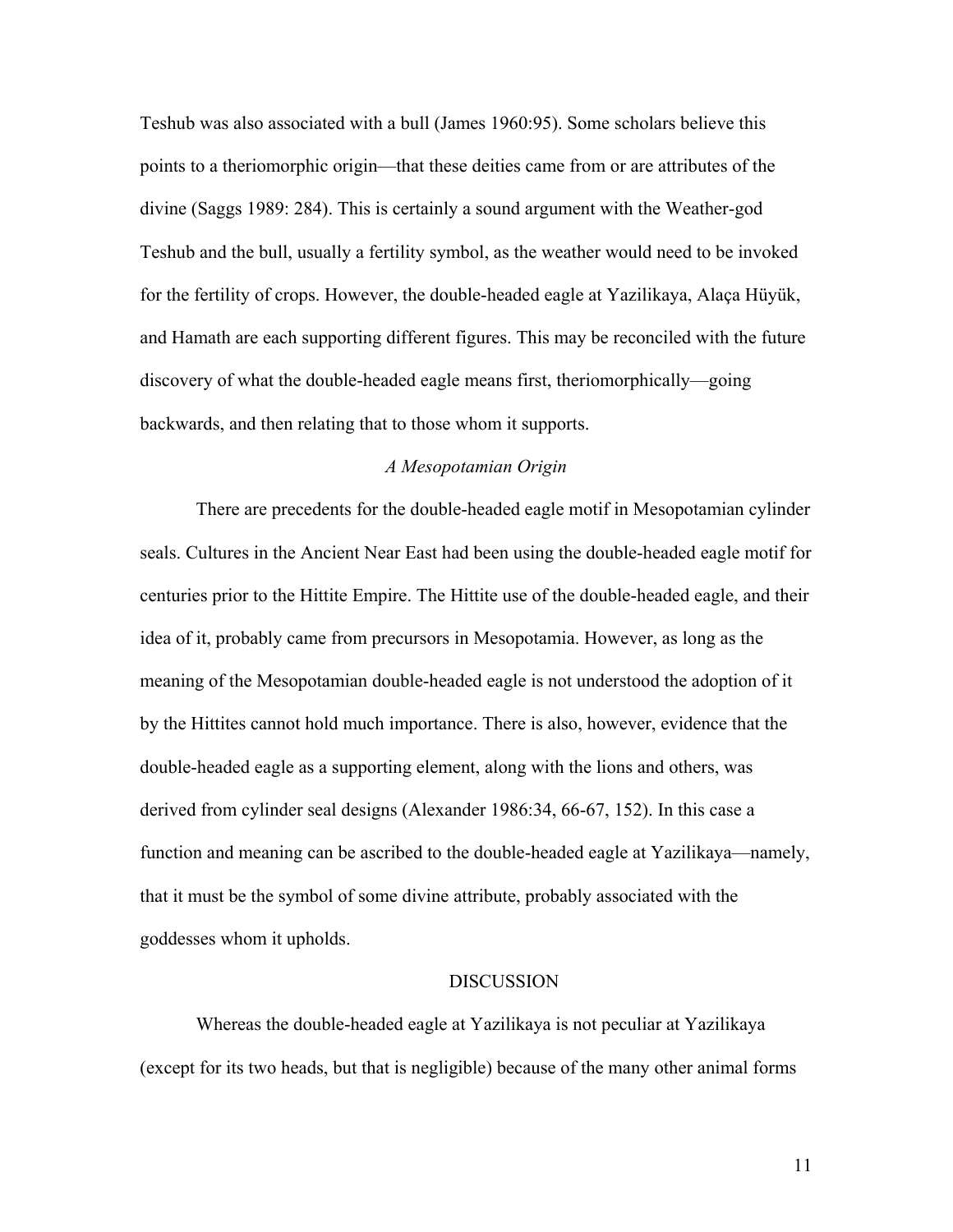also carved there, and is not a unique use by the Hittites, who have used the symbol, at least around the capital of Hattusas, for centuries in stamp seal designs, there must be some practical and realistic reason for its existence there (at Yazilikaya). Like other aspects of Semitic culture, it most probably came from the east (i.e. Mesopotamia) either through trade or skilled workers, that area having had a long history of using the doubleheaded eagle motif among its own cultures.

# **CONCLUSIONS**

 After putting the Yazilikaya double-headed eagle in context, at that site, within the Hittite culture, and in the larger geographical area, I have been unable to fully determine its function(s) at that site. However, it would make sense that it would have been the same as at Alaça Hüyük, and in other uses—therefore its function was not unique to the shrine of Yazilikaya. Other animals were used at the time as support for deities, and perhaps the double-headed eagle was little more than another symbolic characteristic or representation of a deity (or deities). Conversely, if the meaning of the double-headed eagle can be ascertained, it may add to the characteristics of those which it has been shown supporting. The use of the motif by the Hittites fits well within the general context of the Ancient near east. Just as technologies moved from Sumer northwest over time, so did the double-headed eagle.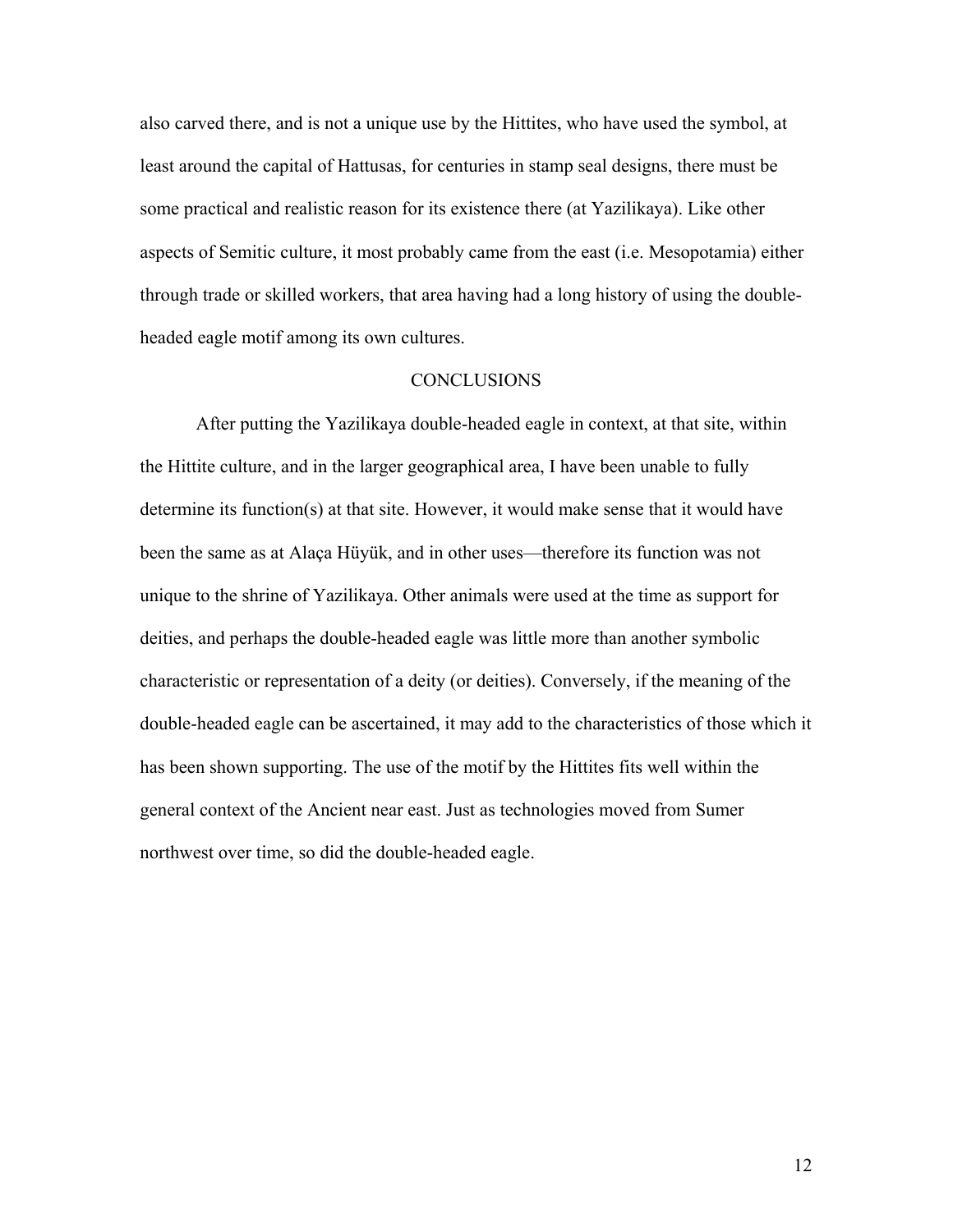### REFRENCES CITED

#### Alef, Gustave

1966 The Adoption of the Muscovite Two-Headed Eagle: A Discordant View. *Speculum* 41(1):1-21.

### Alexander, Robert L.

 1986 *The Sculpture and Sculptors of Yazilikaya*. University of Delaware Press, Newark.

### Beaulieu, Paul-Alain

 2007 World Hegemony, 900-300 BCE. In *A Companion to the Ancient Near East*, edited by Daniel C. Snell, pp. 48-61. Blackwell Companions to the Ancient World. Blackwell Publishing, Malden MA.

### Beckman, Gary

 2007 From Hattusa to Carchemish: The Latest on Hittite History. In *Current Issues in the History of the Ancient Near East*, edited by Mark W. Chavalas, pp. 97-112. Publications of the Association of Ancient Historians 8.

### Bittel, Kurt

 1970 *Hattusha: The Capital of the Hittites*. Oxford University Press Inc., New York.

### Bryce, Trevor

 2002 *Life and Society in the Hittite World*. Oxford University Press Inc., New York.

2005 The Kingdom of the Hittites. Oxford University Press Inc., New York.

#### Burney, Charles, and David Marshall Lang

 1971 *The Peoples of the Hills: Ancient Ararat and Caucasus*. History of Civilization. Phoenix Press, London.

### Gates, Marie-Henriette

 2007 Archaeology and the Ancient Near East: Methods and Limits. In *A Companion to the Ancient Near East*, edited by Daniel C. Snell, pp. 65-78. Blackwell Companions to the Ancient World. Blackwell Publishing, Malden MA.

#### Güterbock, Hans G.

 1975 Yazilikaya: Apropos a New Interpretation. *Journal of Near Eastern Studies* 34:273-277.

#### Hoffner, Harry A., Jr.

 1992 Syrian Cultural Influence in Hatti. In *New Horizons in the Study of Ancient Syria*, edited by Mark W. Chavalas and John L. Hayes, pp. 89-106. Biblioteca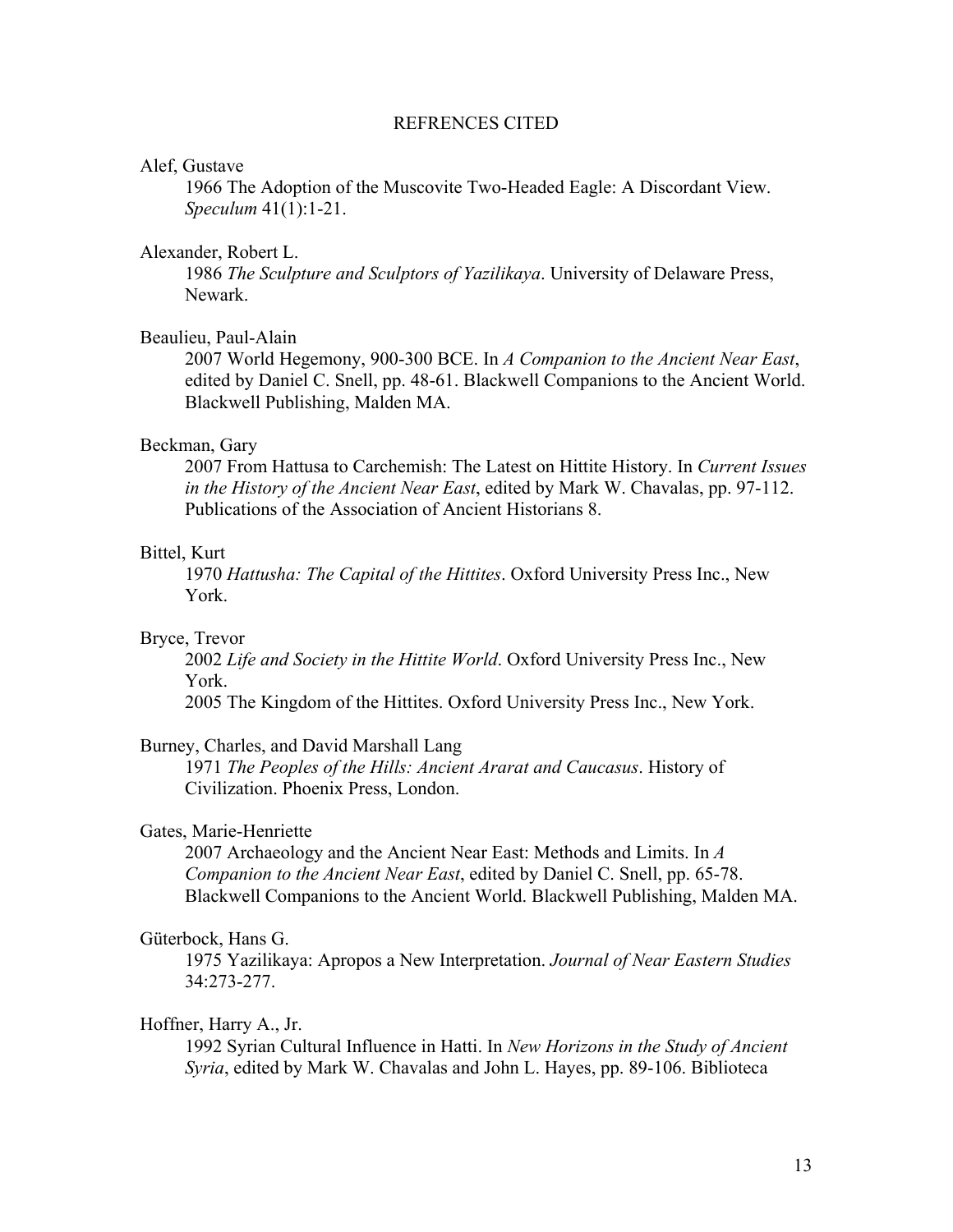Mesopotamica Volume 25. The International Institute for Mesopotamian Area Studies. Udena Publications, Malibu, CA.

# Ingholt, Harald

 1942 The Danish Excavations at Hama on the Orontes. *American Journal of Archaeology* 46(4):469-476.

#### James, E.O.

 1960 *The Ancient Gods: The History and Diffusion of Religion in the Ancient Near East and the Eastern Mediterranean*. G. P. Putnam's Sons, New York.

#### Krieger, H. W.

 1926 Pseudo-Culture Diffusion on the Northwest Coast. *American Anthropologist* 28(2):445-447.

# Lehmann, Johannes

 1975 *The Hittites: People of a Thousand Gods*, translated by J. Maxwell Brownjohn. The Viking Press, New York.

### Liverani, Mario

 2005 Imperialism. In *Archaeologies of the Middle East: Critical Perspectives*, edited by Susan Pollock and Reinhard Bernbeck, pp. 223-243. Blackwell Studies in Global Archaeology. Blackwell Publishing, Malden MA.

#### Lloyd, Seton

 1956 *Early Anatolia: The Archaeology of Asia Minor Before the Greeks*. Penguin Books Inc., Baltimore MD.

#### Macqueen, J.G.

 1986 *The Hittites and their Contemporaries in Asia Minor*, revised edition. Thames & Hudson Ltd, London.

### Melville, Sarah C.

 2007 Royal Women and the Exercise of Power in the Ancient Near East. In *A Companion to the Ancient Near East*, edited by Daniel C. Snell, pp. 235-244. Blackwell Companions to the Ancient World. Blackwell Publishing, Malden MA.

Mundkur, Balaji, H. G. Bandi, Stephen C. Jett, George Kubler, William Breen Murray, and Charles R. Wicke

 1984 The Bicephalous 'Animal Style' in Northern Eurasian Religious Art and Its Western Hemispheric Analogues [and Comments and Reply]. *Current Anthropology* 25(4):451-482.

#### Özgüç, Nimet

1947, Two Hittite Seals. *Artibus Asiae* 10(3):234-240.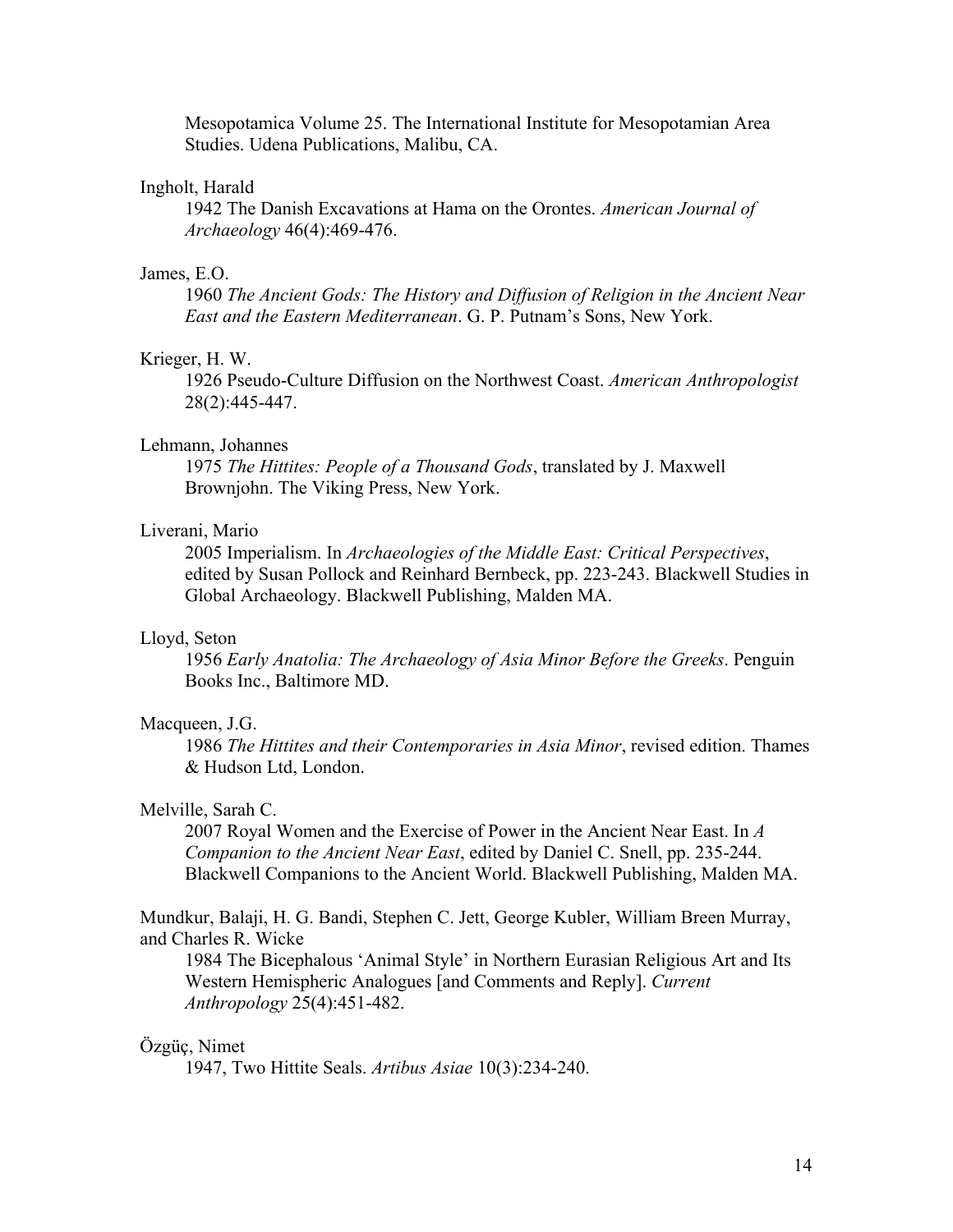#### Pier, Garrett C.

 1908 Saracenic Heraldry in Ceramic Decoration. *The Metropolitan Museum of Art Bulletin* 3(1):8-11.

### Renfrew, Colin, and John Cherry, editors

 1986 Peer Polity Interaction and Socio-Political Change. Cambridge University Press, Cambridge.

# Robertson, John F.

 2007 Social Tensions in the Ancient Near East. In *A Companion to the Ancient Near East*, edited by Daniel C. Snell, pp. 212-226. Blackwell Companions to the Ancient World. Blackwell Publishing, Malden MA.

# Zimansky, Paul

 2005 Archaeology and Texts in the Ancient Near East. In *Archaeologies of the Middle East: Critical Perspectives*, edited by Susan Pollock and Reinhard Bernbeck, pp. 108-326. Blackwell Studies in Global Archaeology. Blackwell Publishing, Malden MA.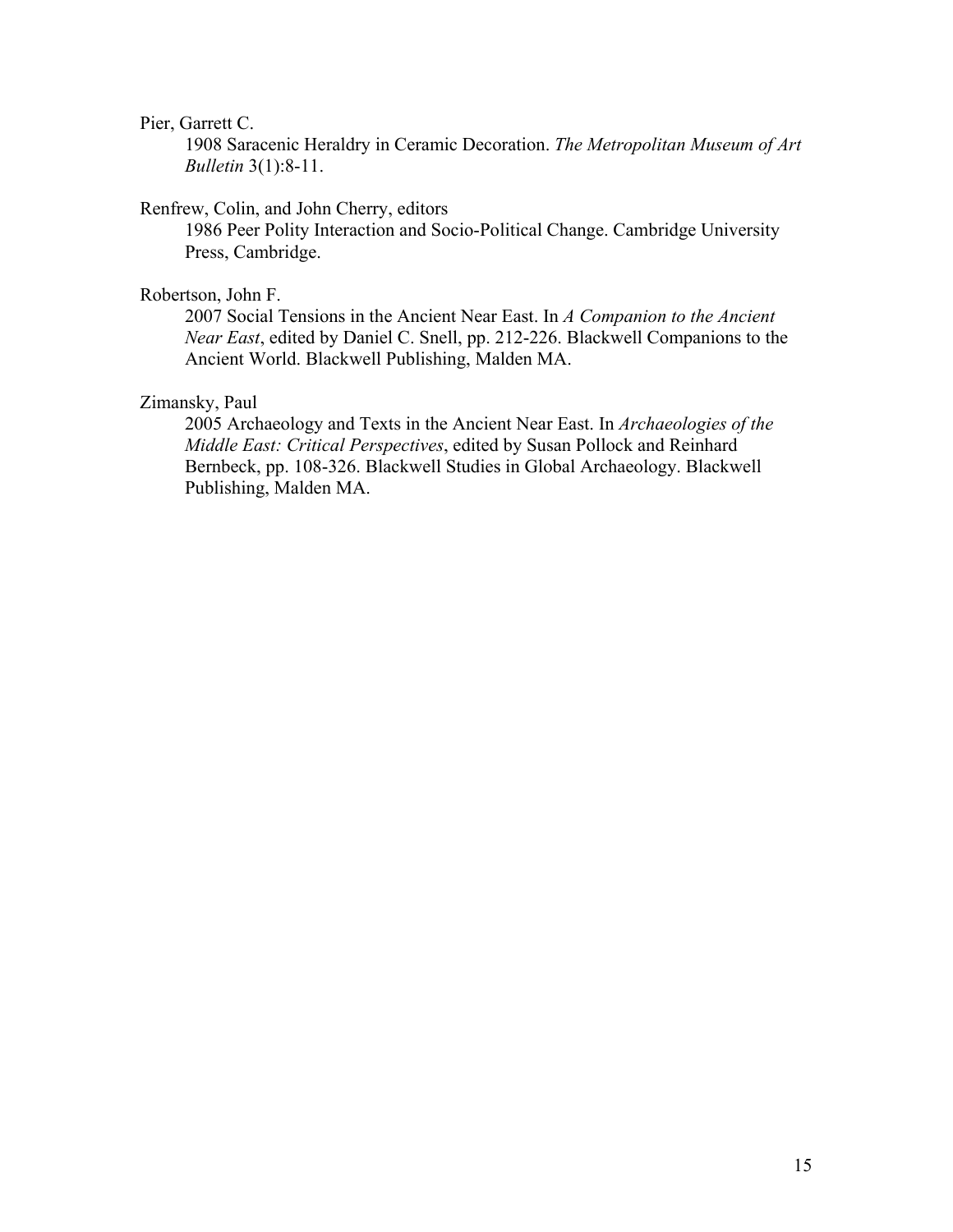



Figure 1. Plan of Yazilikaya, indicating the three chambers and the building foundations in the south-west (Alexander 1989:Plate 2)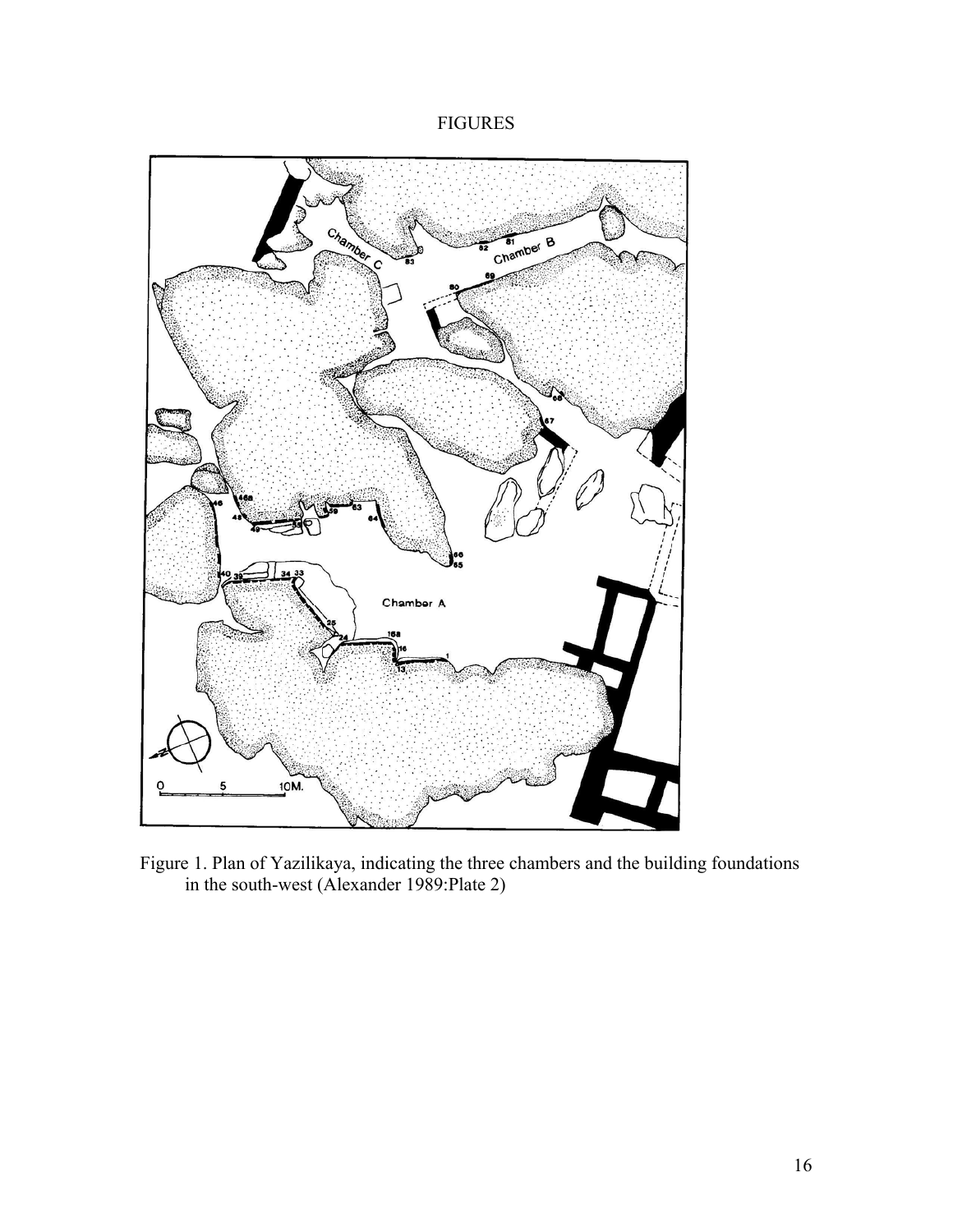

Figure 2. Yazilikaya, Chamber A; arrows point to the location of the bicephalous eagle (Alexander 1986:Plates 3 & 4)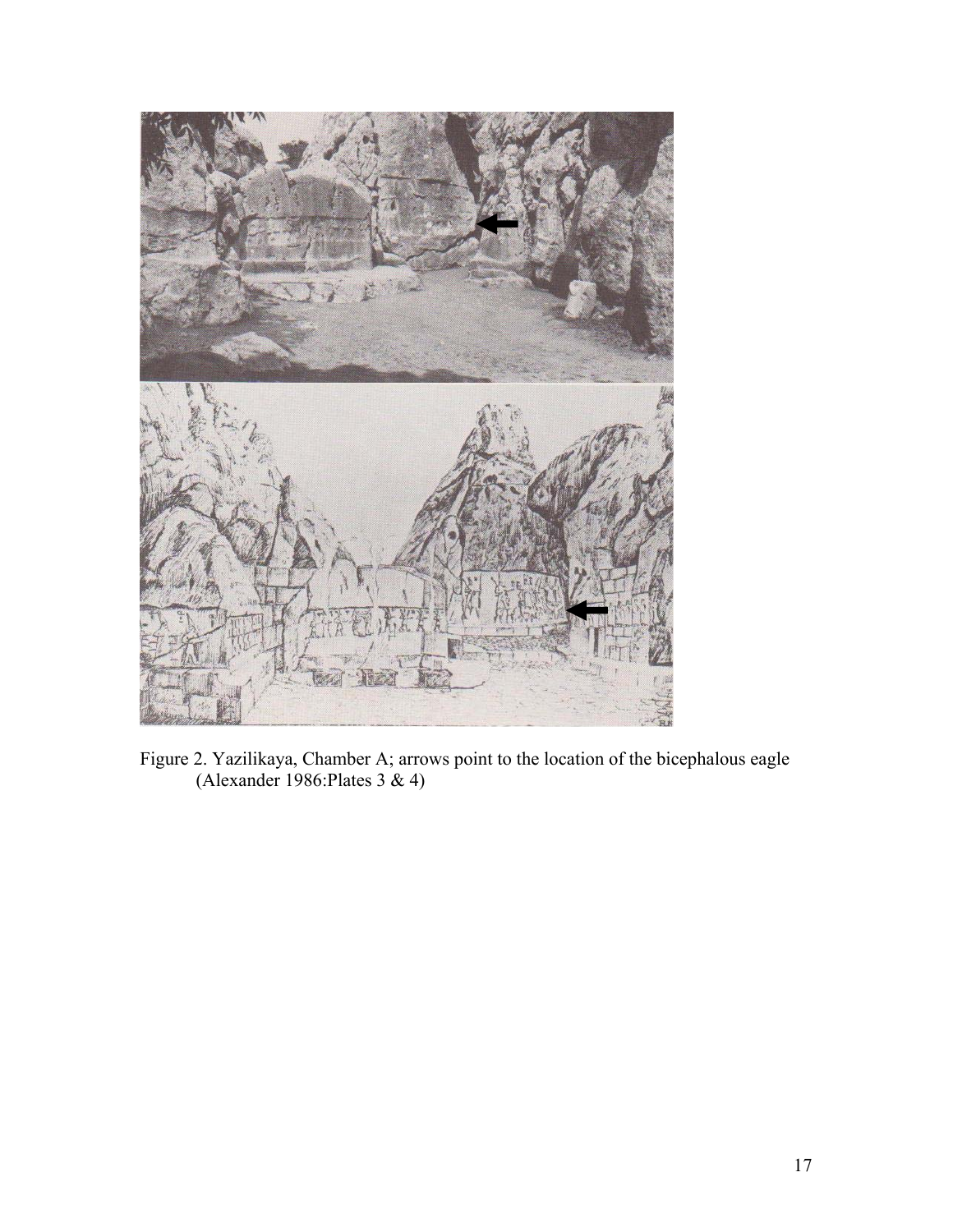

Figure 3. Double-headed eagle on the Sphinx Gate at Alaça Hüyük (http://www.forumishqiptar.com/showthread.php?t=69798)





Figure 4. Double-headed eagle on a stamp seal from the Assyrian trading colony of Hattusas (Bittel 1970:Plate7)